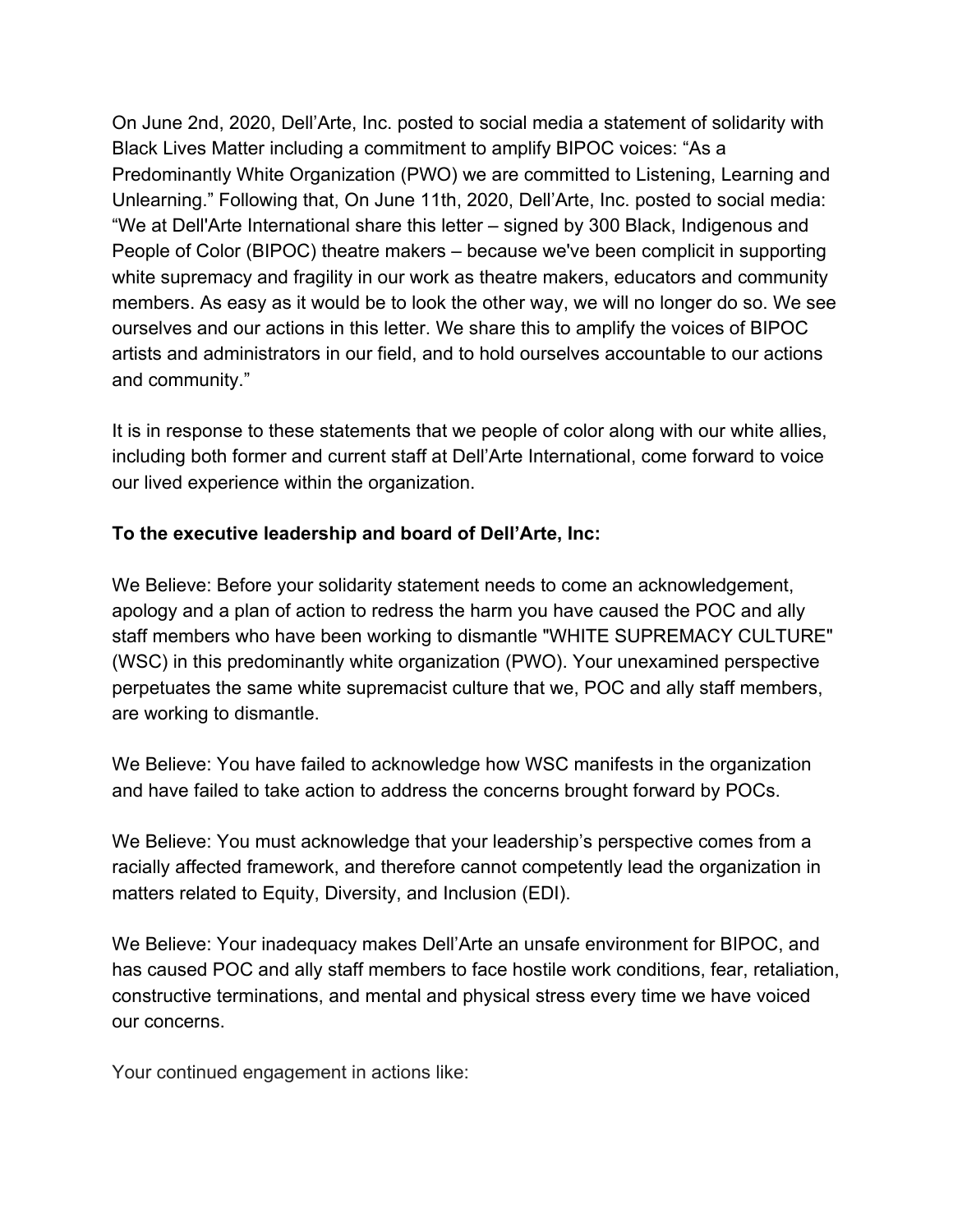- Trickle-down community engagement;
- Misallocation of grant funds allocated for community work;
- Responding to POC concerns with microaggressions in meetings;
- Refusing to commit to structural mechanisms that address the subject of cultural appropriation in an organization that prides itself on its internationalism;
- Categorizing BIPOC students as "problem" students through the lens of your limited white life experience;
- Labelling a POC staff member's frustration as "volatile" behavior while other members in positions of power displayed volatile behavior without consequences;
- Stone-walling POC and white-ally staff members' attempts to implement EDI practices within the organizational and governance structures so as to create a more equitable, transparent and democratic organization;
- Silencing POC voices that interrupt white equilibrium by using modes of retaliation such as: using institutional power to co-opt EDI conversations, use of diminishing and reprimanding language towards POC, accusing POC of "subversive behavior" and categorizing their behavior via a white lense;
- Refusal to promote POC into leadership positions despite exceptional talent, experience, expertise, and performance;
- Giving token titles to POC staff members without giving them any real power to execute their jobs.

These all cause us to question your solidarity.

The refrain "change takes time" can no longer be an acceptable excuse for why white supremacist culture persists in the organization.

We have seen you operate at super speed and make overnight decisions on freezing budgets and breaking contracts to furlough the same POC staff with whom you claim to stand in solidarity.

We have seen you operate at super speed to move your entire curriculum and programming to online platforms to connect with your audiences digitally.

You have shown us that "change" is not a matter of time, it is a matter of will.

We see you.